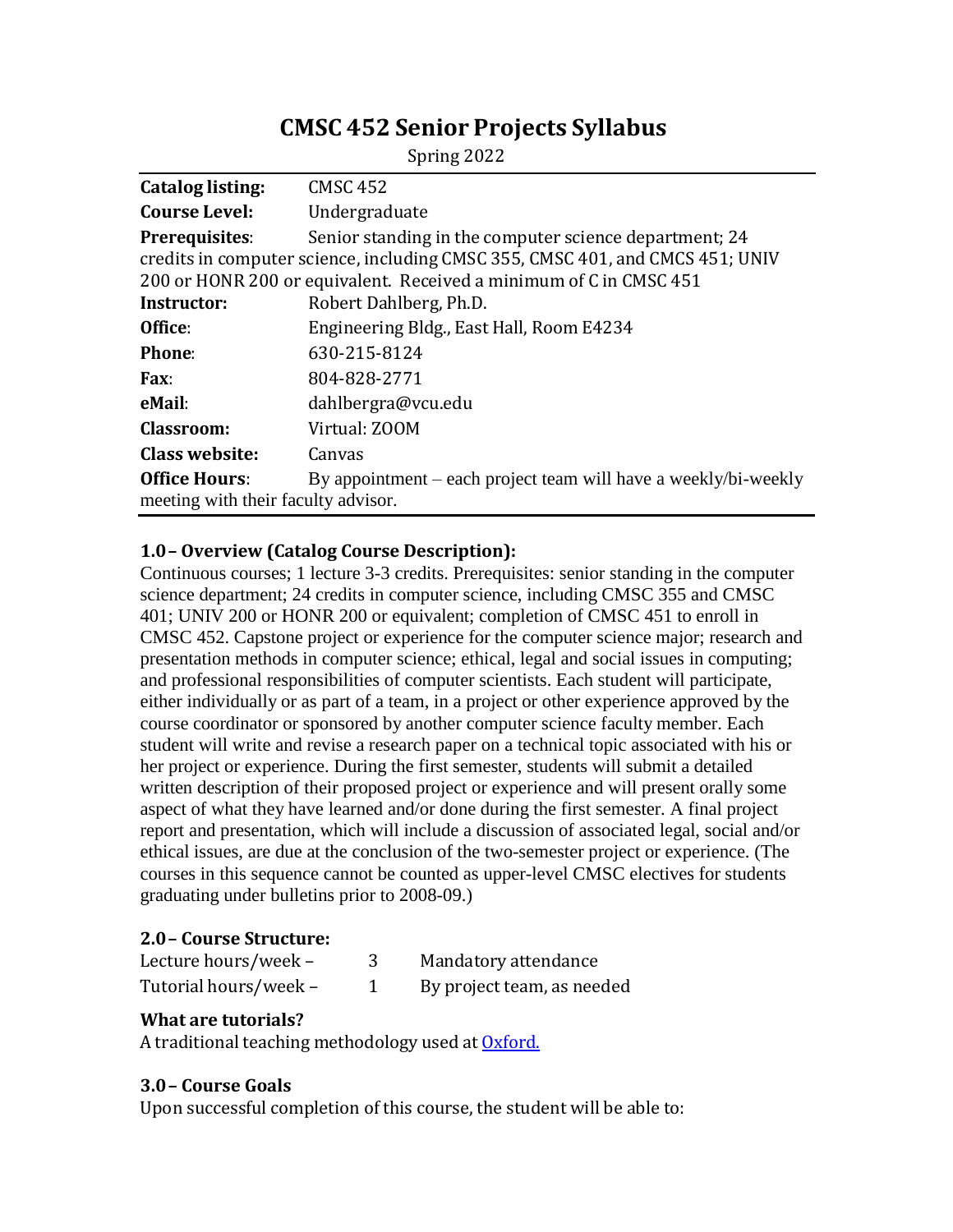- 1. Function effectively in a team
- 2. Understanding of professional, ethical, legal, security, and social responsibility
- 3. Communicate in writing and orally about the project.
- 4. Analyze a problem and design, develop, debug, and document a computer program.
- 5. Identify the best IT tools, i.e. programming language, development environment, database tools and operating system relevant to the project

# **4.1– ABET Criteria Addressed:**

- 1. Communicate effectively in a variety of professional contexts.
- 2. Recognize professional responsibilities and make informed judgments in computing practice based on legal and ethical principles.
- 3. Function effectively as a member or leader of a team engaged in activities appropriate to the program's discipline.

# **5.0– Major Topics Covered:**

The course enables students to attain†:

- 1. Ability to develop, debug and document a computer programmed solution thatis appropriate to solve the problem:
	- a. Deliverables:
		- i. Project Plan (include code management, and code documentation)
		- ii. Test plan
		- iii. Good coding practices: Maintainability, Scalability, Security, Performance, Accountability, built in diagnostics, etc.
- 2. An ability to function effectively in a team:
	- a. Deliverables:
		- i. Status Reports
		- ii. Agile/Continuous Integration
		- iii. Demonstrate collaboration and accountability
- 3. An ability to communicate professionally in writing and orally about basic concepts in computing:
	- a. Deliverables:
		- i. Final Report
		- ii. Powerpoint (ppt) presentations to class and Capstone mentors
- 4. Engineering EXPO
	- a. Abstract
	- b. Poster
	- c. Representing and manning the EXPO booth
- 5. Exam on the Social, Legal, and Ethical Issues for Computing Technology.

† The percentage following each student learning outcome is the estimated amount of time that will be spent on each topic. Evaluation will be based mainly upon deliverables, status reports, and sponsor/student evaluations for the course.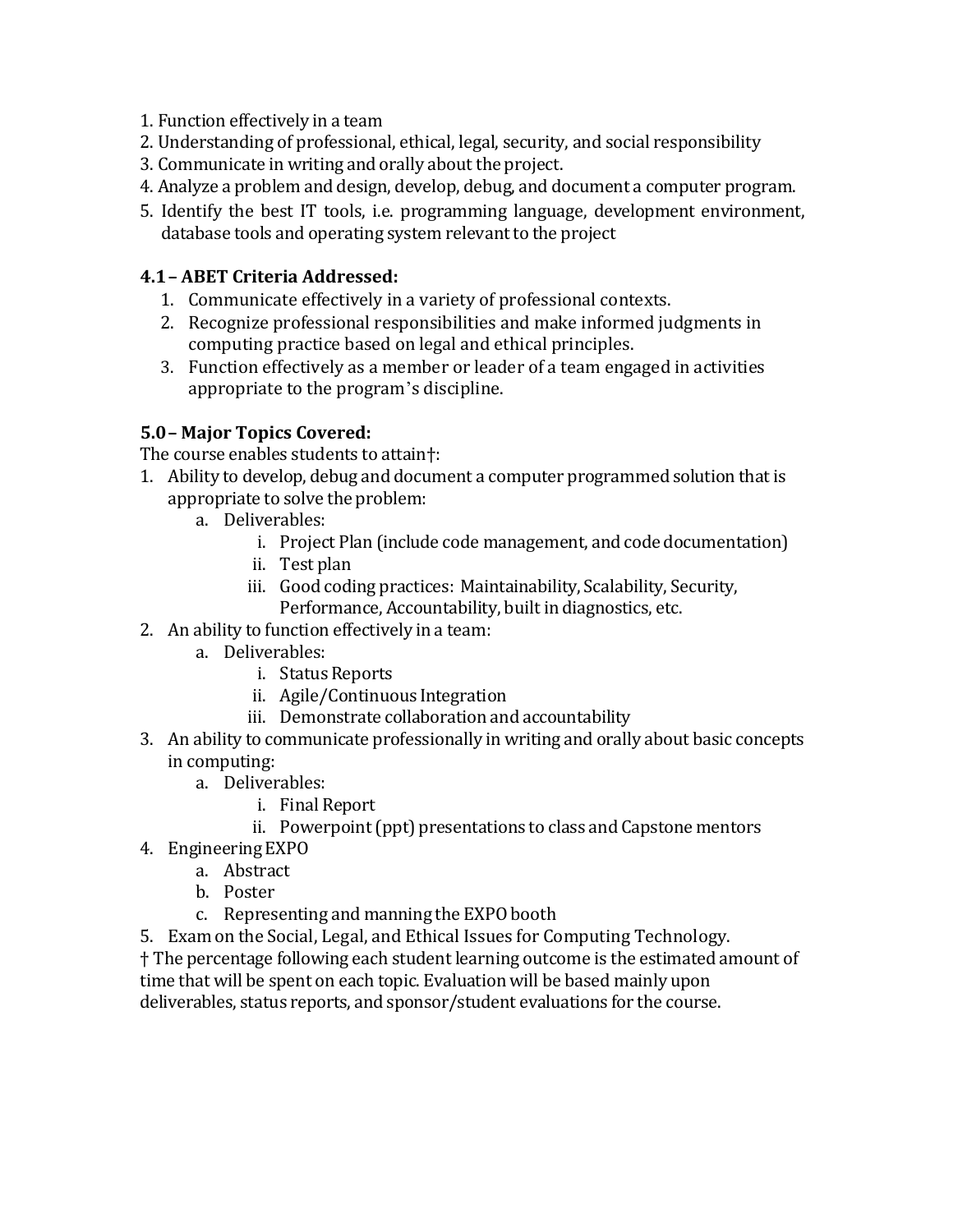# **6.0– Textbook(s):**

*A Gift of Fire: Social, Legal, and Ethical Issues for Computing Technology*, by Sara Baase, 5th Edition, ISBN: 13: 978-0-13-461527-1

# **7.1– Class Schedule:**

- Lecture: 3, Virtual via Zoom
- Tutorials 1, with your Faculty Advisor

# **8.1– Evaluation:**

Grades will be assigned in collaboration with your course instructor, sponsor, and your team mates. An average of those grades will be assigned to the evaluated student.

# **Areas of evaluation:**

| <b>Spring Deliverables</b>                                | % of Grade       |
|-----------------------------------------------------------|------------------|
| <b>Weekly Project Status Reports based on Github</b>      | 10%              |
| Meetings with Mentors - weekly deliverables for Mentors   | 10%              |
| Class Attendance on Thursdays at 5:30pm (may change)      | 10%              |
| <b>EXPO Abstract</b>                                      | 5%               |
| <b>EXPO Poster</b>                                        | 5%               |
| <b>Gift of Fire Textbook Exams</b>                        | 25%              |
| Completed Project (report, presentations, code on Github, | 30%              |
| documentation)                                            |                  |
| <b>Course Evaluations from teammates and Mentor</b>       | 5%               |
|                                                           | 100 <sub>%</sub> |

Your total earned in the course will result in a grade using the following scale: 90- 100% an A/A-, 80-89% a B/B-, 70-79% a C/C-, 60-69% a D/D-, and lower than 60 earns an F.

#### **Technology Support Engineering & VCU Resources:**

- **Personal Computer Requirement**: For our current system requirements and recommendations, see: [https://egr.vcu.edu/admissions/accepted/computer](https://egr.vcu.edu/admissions/accepted/computer-recommendations/)[recommendations/](https://egr.vcu.edu/admissions/accepted/computer-recommendations/)
- **Remote Access to Public Lab computers**: To provide remote access, we use the Citrix App2Go environment to provide full and exclusive control over "the next available" computer in the lab. See this link for more details: <https://wiki.vcu.edu/x/Oa0tBg>
- **VCU provides a lot of software available for students to download to their personal computers.** For a list of software and the specifics for each, see: [https://ts.vcu.edu/software-center/.](https://ts.vcu.edu/software-center/) In particular, [Microsoft Office](https://go.vcu.edu/microsoft) is available free to students.
- **VCU is transitioning to Canvas.** See the Canvas Student Guide at this link: <https://community.canvaslms.com/t5/Student-Guide/tkb-p/student>
- **For IT help in the College of Engineering**, see our Wikipedia for "student" help at: <https://wiki.vcu.edu/display/EGRITHELP>
- **VCU's Technology Services (TS) provides support for "central IT" services**. If you have a technical issue with any of the following services, please submit a ticket with VCU Technology Services at <https://itsupport.vcu.edu/> or call (804) 828-2227. VCU TS maintains and supports these services and will be able to provide assistance to you.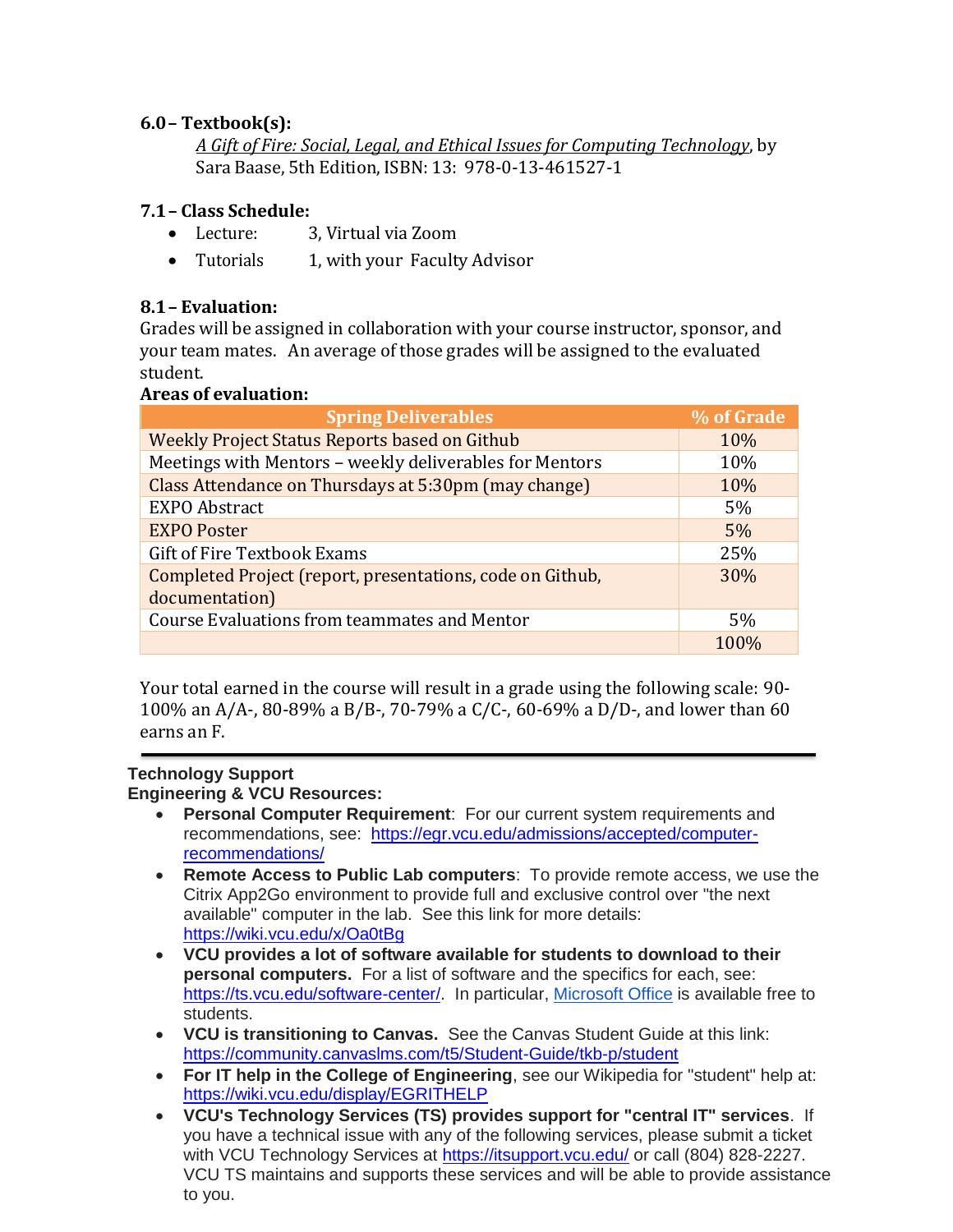- o VCU Cisco VPN
- o 2Factor or Dual Authentication (DUO)
- o Canvas
- o Gmail or other Google Apps
- o Zoom videoconferencing
- o VCU App2Go (Application server)
- o Resetting VCU password
- **For IT issues related to College of Engineering teaching and research, email [egrfixit@vcu.edu](mailto:egrfixit@vcu.edu)**
- **For loaner Chromebooks for emergency purposes:** See this link for more details: <https://vcutsmpc.getconnect2.com/>

## **Class registration required for attendance**

Students may attend only those classes for which they have registered. Faculty may not add students to class rosters or Blackboard. Therefore, if students are attending a class for which they have not registered, they must stop attending.

## **Honor System: upholding academic integrity**

The VCU Honor System policy describes the responsibilities of students, faculty and administration in upholding academic integrity, while at the same time respecting the rights of individuals to the due process offered by administrative hearings and appeals. According to this policy, "Members of the academic community are required to conduct themselves in accordance with the highest standards of academic honesty, ethics and integrity at all times." In addition, "To support a commitment to the Honor System, all members of the VCU community are required to:

- Adhere to the Honor System policy and its procedures;
- Report any suspicion or knowledge of possible violations of the Honor System;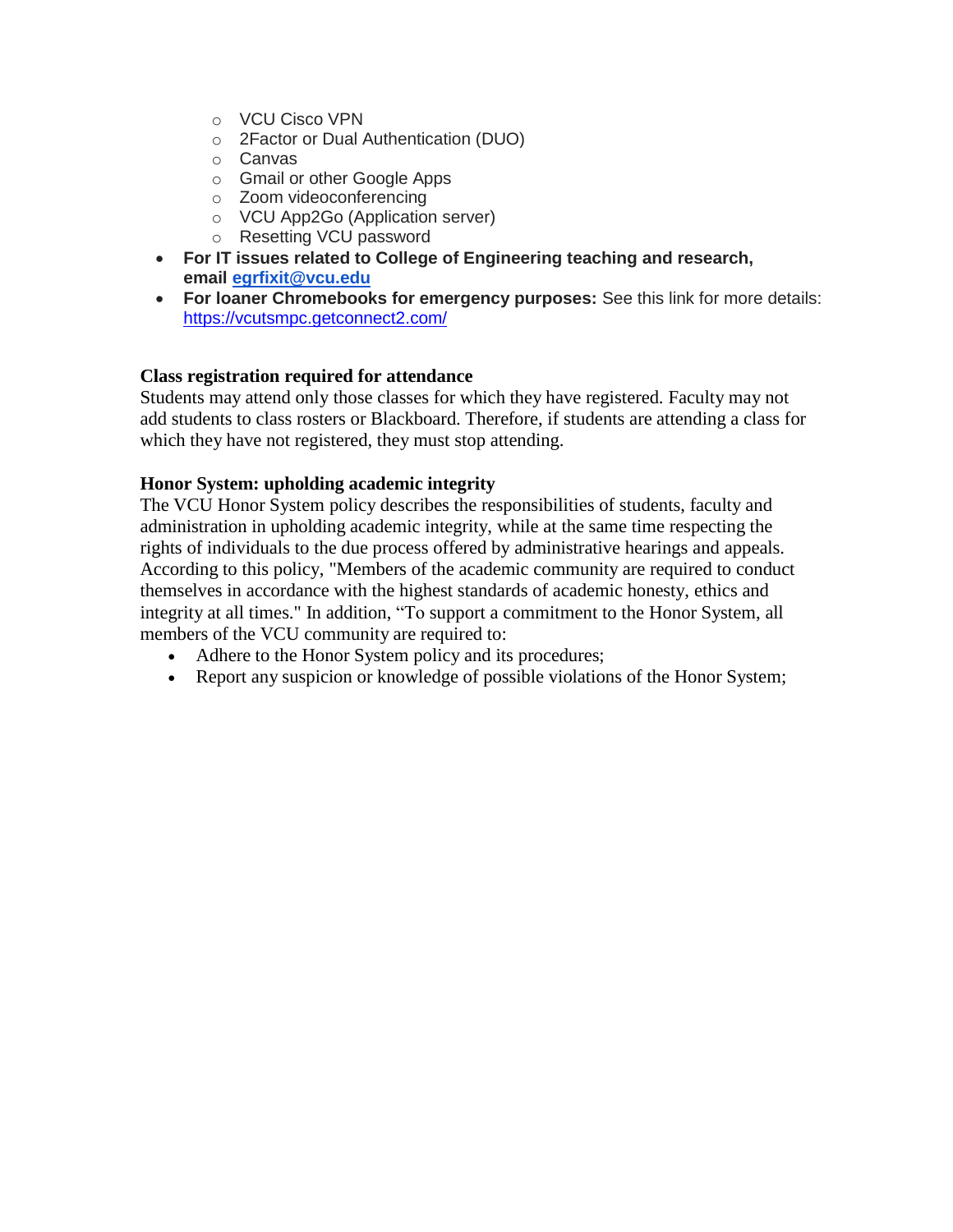• Answer truthfully when called upon to do so regarding Honor System matters;

• Maintain appropriate confidentiality regarding related to Honor System matters." More information can be found at in the [VCU policy](http://www.policy.vcu.edu/) library.

# **Important dates**

You can view important dates for the semester in the [academic calendar.](http://academiccalendars.vcu.edu/)

## **Managing stress**

Students may experience situations or challenges that can interfere with learning and interpersonal functioning including stress, anxiety, depression, alcohol and/or other drug use, concern for a friend or family member, loss, sleep difficulties, feeling hopeless or relationship problems. There are numerous campus resources available to students including University Counseling Services (804-828-6200 MPC Campus, 804-828-3964 MCV Campus), University Student Health Services (MPC 804 828-8828, MCV Campus 804 828-9220) and the Wellness Resource Center (804-828-9355). 24 hour emergency mental health support is available by calling 828-1234 and asking to speak to the on-call therapist or utilizing the National Suicide Prevention Lifeline (1-800-784-2433).

# **Mandatory responsibility of faculty members to report incidents of sexual misconduct**

It is important for students to know that all faculty members are mandated reporters of any incidents of sexual misconduct/violence (e.g., sexual assault, sexual exploitation and partner or relationship violence). This means that faculty cannot keep information about sexual misconduct/violence confidential if you share that information with them and they must report this information immediately to the university's Title IX Coordinator. In addition, department chairs, deans, and other unit administrators are required to report incidents of sex or gender-based discrimination to the university's Title IX Coordinator. Once a report is made, you will receive important information on your reporting options, on campus and off campus resources and remedial measures such as no-contact directives, residence modifications, and academic modifications. If you would prefer to speak with someone confidentially for support and to discuss your options for reporting, contact:

- VCU's Wellness Resource Center 804.828.9355 | [myoptions@vcu.edu](mailto:myoptions@vcu.edu)| [thewell.vcu.edu](http://thewell.vcu.edu/)
- Greater Richmond Regional Hotline (Community program) 804.612.6126 | 24hour hotline
- VCU's Counseling Services 804-828-6200

For more information on how to help, please click [here.](http://thewell.vcu.edu/advocacy-services/how-to-help-/) The Policy on Sexual Misconduct/Violence and Sex/Gender Discrimination, can be found in the [VCU policy](http://www.policy.vcu.edu/sites/default/files/Sexual%20Misconduct%20Violence%20and%20Sex%20Gender%20Discrimination.pdf) [library.](http://www.policy.vcu.edu/sites/default/files/Sexual%20Misconduct%20Violence%20and%20Sex%20Gender%20Discrimination.pdf) For more information about the University's Title IX process, please visit [equity.vcu.edu.](http://equity.vcu.edu/)

## **Military short-term training or deployment**

If military students receive orders for short-term training or for deployment/mobilization, they should inform and present their orders to Military Student Services and to their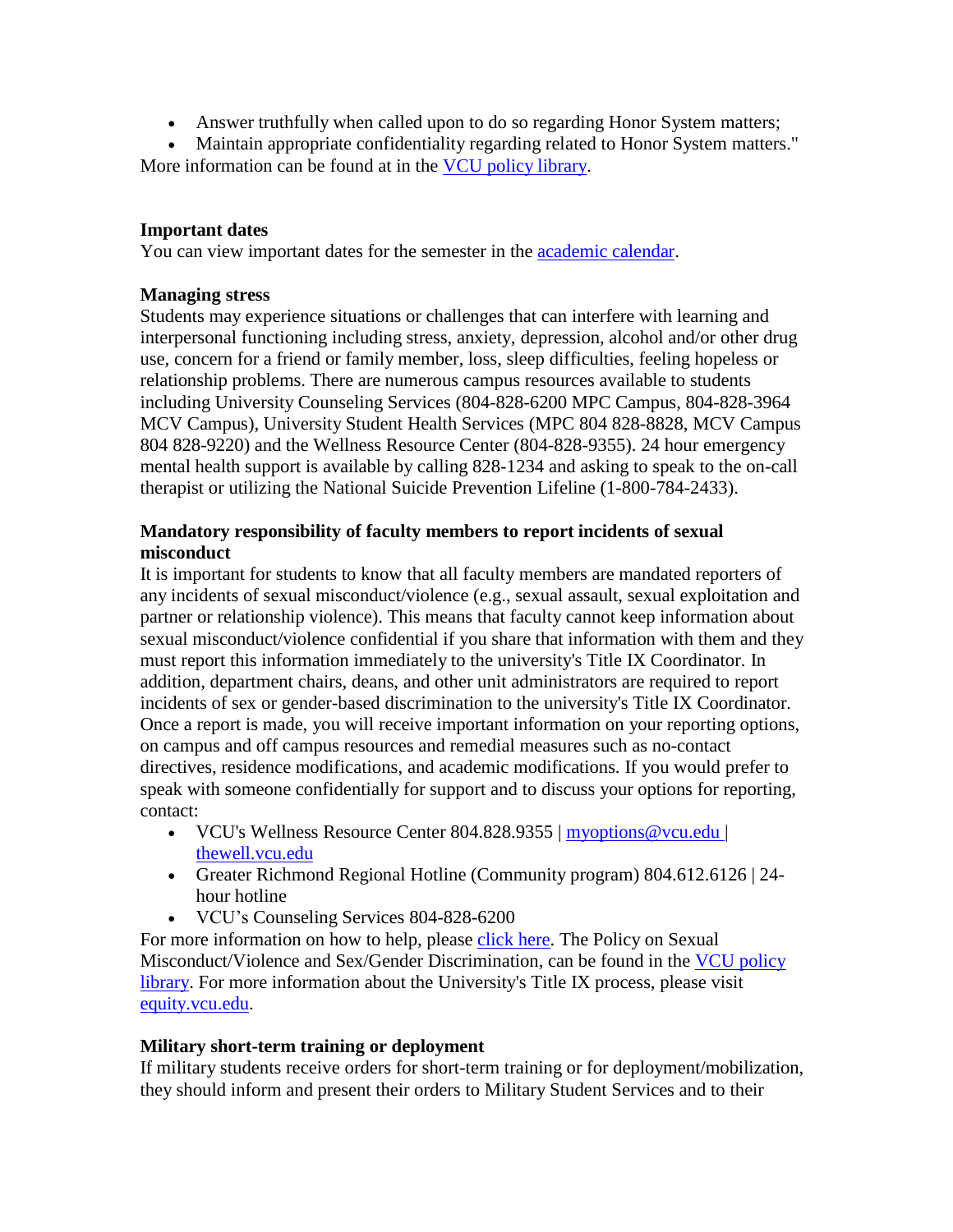professor(s). For further information on policies and procedures contact Military Student Services at 828-5993 or access the corresponding policies.

#### **Student conduct in the classroom**

According to the Faculty Guide [to Student Conduct](https://policy.vcu.edu/sites/default/files/Faculty%20Guide%20to%20Student%20Conduct%20in%20Instructional%20Settings.pdf) in Instructional Settings, "The university is a community of learners. Students, as well as faculty, have a responsibility for creating and maintaining an environment that supports effective instruction. In order for faculty members (including graduate teaching assistants) to provide and students to receive effective instruction in classrooms, laboratories, studios, online courses, and other learning areas, the university expects students to conduct themselves in an orderly and cooperative manner." Among other things, cell phones should be turned off while in the classroom. The Student Code of Conduct also prohibits the possession of or carrying of any weapon. For more information see

[http://register.dls.virginia.gov/details.aspx?id=3436.](http://register.dls.virginia.gov/details.aspx?id=3436)

## **Student email policy**

Email is considered an official method for communication at VCU because it delivers information in a convenient, timely, cost-effective, and environmentally aware manner. Students are expected to check their official VCU email on a frequent and consistent basis in order to remain informed of university-related communications. The university recommends checking email daily. Students are responsible for the consequences of not reading, in a timely fashion, university-related communications sent to their official VCU student email account. This policy ensures that all students have access to this important form of communication. It ensures students can be reached through a standardized channel by faculty and other staff of the university as needed. Mail sent to the VCU email address may include notification of university-related actions, including disciplinary action. Please read the policy in its entirety at the [VCU Policy](http://www.policy.vcu.edu/sites/default/files/Student%20Email%20Policy_0.pdf) Library.

## **Student financial responsibility**

Students assume the responsibility of full payment of tuition and fees generated from their registration and all charges for housing and dining services, and other applicable miscellaneous charges. Students are ultimately responsible for any unpaid balance on their account as a result of the University Financial Aid Office or their third party sponsor canceling or reducing their award(s).

## **Students representing the university – excused absences**

Students who represent the university (athletes and others) do not choose their schedules. Student athletes are required to attend games and/or meets. All student athletes should provide their schedules to their instructors at the beginning of the semester. The Intercollegiate Athletic Council strongly encourages faculty to treat missed classes or exams (because of a scheduling conflict) as excused absences and urges faculty to work with the students to make up the work or exam.

## **Students with disabilities**